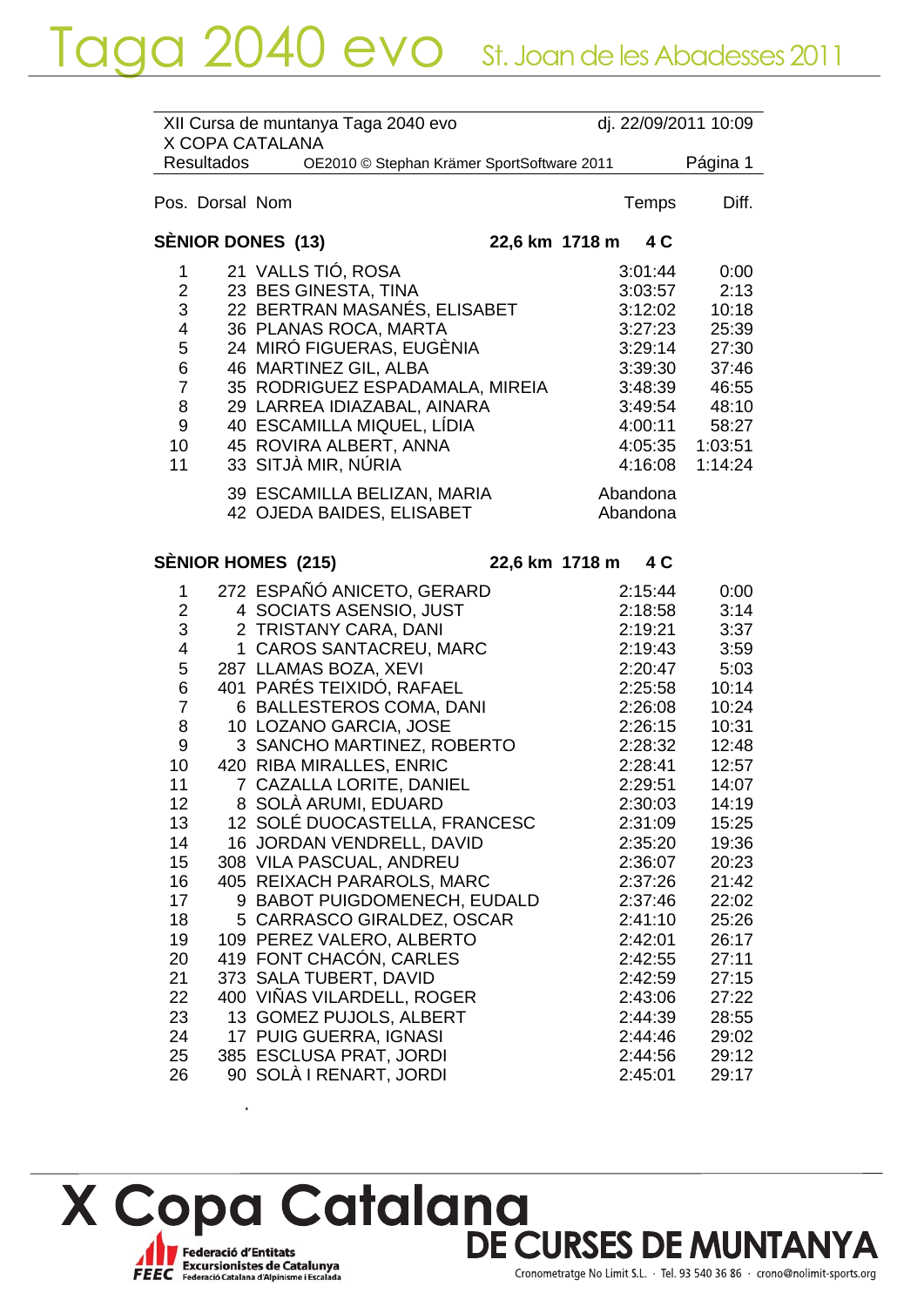|    |                   | XII Cursa de muntanya Taga 2040 evo        | dj. 22/09/2011 10:09 |          |
|----|-------------------|--------------------------------------------|----------------------|----------|
|    |                   | X COPA CATALANA                            |                      |          |
|    | <b>Resultados</b> | OE2010 © Stephan Krämer SportSoftware 2011 |                      | Página 2 |
|    | Pos. Dorsal Nom   |                                            | Temps                | Diff.    |
|    |                   |                                            |                      |          |
|    |                   | SÈNIOR HOMES  (215)<br>22,6 km 1718 m      | 4 C                  |          |
| 27 |                   | 345 PARAREDA NADEU, JORDI                  | 2:46:13              | 30:29    |
| 28 |                   | 289 XIFRE TEIXIDOR, QUIM                   | 2:46:59              | 31:15    |
| 29 |                   | 165 MONTSALVATGE SERRA, JORDI              | 2:47:30              | 31:46    |
| 30 |                   | 74 GARCIA VALLS, CHRISTIAN                 | 2:47:38              | 31:54    |
| 31 |                   | 276 MARTINEZ CARUDA, DAVID                 | 2:49:37              | 33:53    |
| 32 |                   | 190 CASAS MATAS, ARNAU                     | 2:50:47              | 35:03    |
| 33 |                   | 15 PUIGARNAU CASTELLÓ, FELIP               | 2:50:50              | 35:06    |
| 34 |                   | 414 CASTRO ROMERO, JAVIER                  | 2:50:55              | 35:11    |
| 35 |                   | 324 SELLAS PASCAL, MARC                    | 2:51:05              | 35:21    |
| 36 |                   | 329 CASTELLA, JOAN                         | 2:51:29              | 35:45    |
| 37 |                   | 357 MORENO SAMBLAS, CARLES                 | 2:52:00              | 36:16    |
| 38 |                   | 398 MARTINELL VIDAL, EDUARD                | 2:52:15              | 36:31    |
| 39 |                   | 395 CALAFELL TORRAS, JOSEP MARIA           | 2:53:00              | 37:16    |
| 40 |                   | 427 COLOMER BASSAGANYA, XAVIER             | 2:53:26              | 37:42    |
| 41 |                   | 331 GIL SENTÍS, GERARD                     | 2:53:39              | 37:55    |
| 42 |                   | 245 BLANCH PLANAS, MÀRIUS                  | 2:53:58              | 38:14    |
| 43 |                   | 404 ARIMANY VALLS, JOSEP                   | 2:54:01              | 38:17    |
| 44 |                   | 210 CASADEMONT ALABAU, JOSEP Ma            | 2:54:04              | 38:20    |
| 45 |                   | 64 COLOMER GONZALEZ, MOISES                | 2:54:16              | 38:32    |
| 46 |                   | 63 CAMPRUBÍ CLARET, MARCEL                 | 2:54:23              | 38:39    |
| 47 |                   | 361 PLANAGUMÁ BRUM, LLUÍS                  | 2:54:31              |          |
|    |                   |                                            |                      | 38:47    |
| 48 |                   | 422 RIERA VALLS, JORDI                     | 2:54:41              | 38:57    |
| 49 |                   | 229 PEÑA CORTES, VICTOR                    | 2:54:52              | 39:08    |
| 50 |                   | 78 RENIU CASTILLO, MARC                    | 2:55:18              | 39:34    |
| 51 |                   | 356 SALAMÓ CASALS, DAVID                   | 2:55:50              | 40:06    |
| 52 |                   | 189 PASTOR, FERRAN                         | 2:56:12              | 40:28    |
| 53 |                   | 323 FREIXES TARRAGONA, GERARD              | 2:56:48              | 41:04    |
| 54 |                   | 159 DIAZ GOMEZ, XEVI                       | 2:56:51              | 41:07    |
| 55 |                   | 370 BELTRAN SOLDEVILA, ALFRED              | 2:57:52              | 42:08    |
| 56 |                   | 88 BUSQUETS FIGUERAS, PAU                  | 2:58:56              | 43:12    |
| 57 |                   | 412 ORTIZ PEREZ, DAVID                     | 2:59:11              | 43:27    |
| 58 |                   | 425 CALVES CANUDES, GENIS                  | 2:59:15              | 43:31    |
| 59 |                   | 277 CARRASCO CATALAN, SERGI                | 2:59:31              | 43:47    |
| 60 |                   | 153 DURAN ASPARO, MARC                     | 2:59:54              | 44:10    |
| 61 |                   | 254 RUIZ RODRIGUEZ, FRANCISCO              | 3:00:45              | 45:01    |
| 62 |                   | 374 BUSQUETS MASSA, DAVID                  | 3:00:49              | 45:05    |
| 63 |                   | 77 PORTELL PEIPOCH, MARC                   | 3:01:02              | 45:18    |
| 64 |                   | 415 MOLIST CRIBILLES, JOAN                 | 3:01:54              | 46:10    |
| 65 |                   | 406 PALOMERAS VILA, MIQUEL                 | 3:02:34              | 46:50    |
| 66 |                   | 181 CAMPRUBI CASAS, RAIMON                 | 3:03:03              | 47:19    |
| 67 |                   | 273 FERNANDEZ REIG, PAU                    | 3:03:05              | 47:21    |
| 68 |                   | 131 SANZ QUINTERO, MIGUEL ANGEL            | 3:03:14              | 47:30    |

X Copa Catalana<br>DE CURSES DE MUNTANYA Federació d'Entitats<br>FEEC Federació Catalana d'Alpinisme i Escalada

 $\ddot{\phantom{a}}$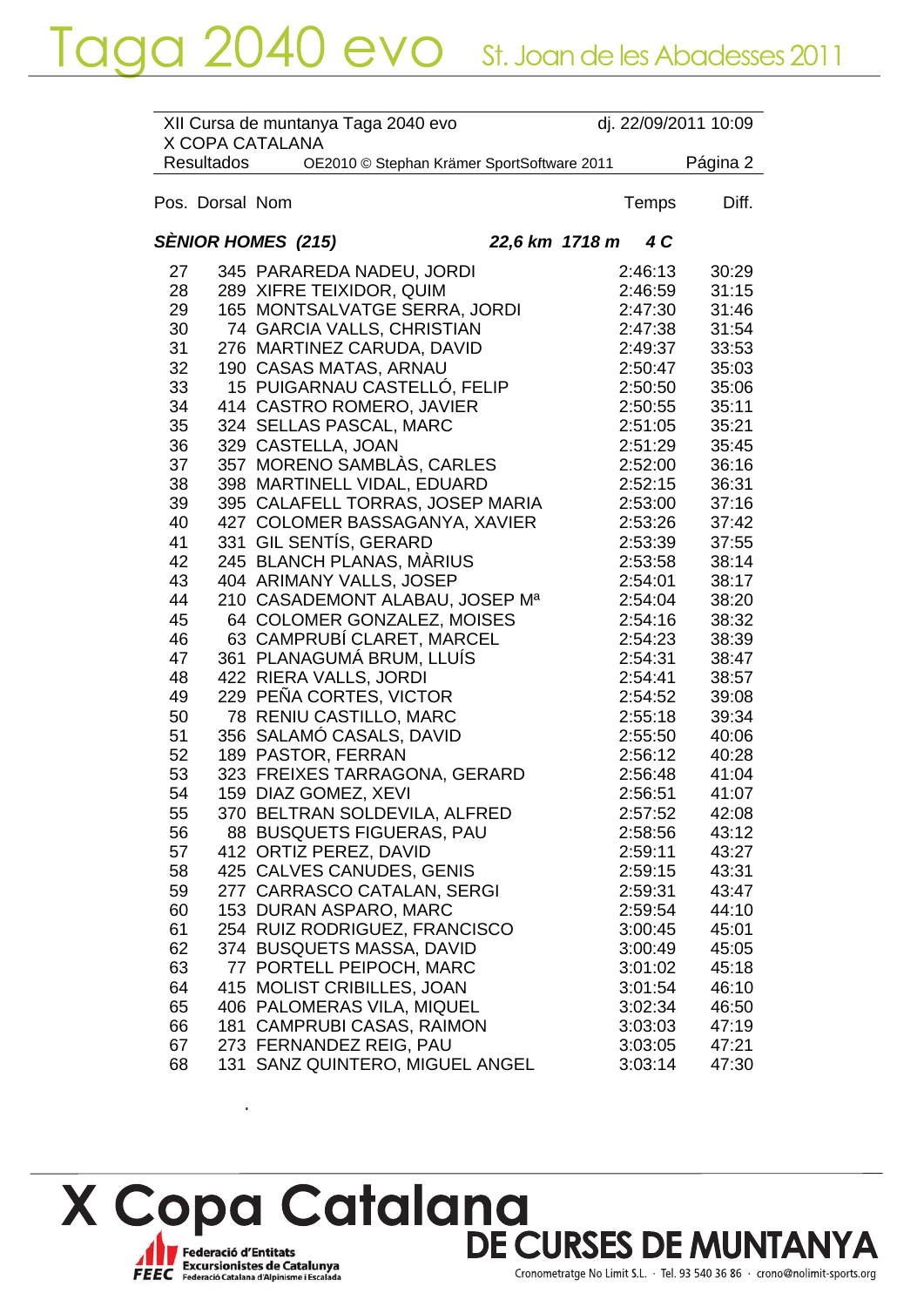|     |                   | XII Cursa de muntanya Taga 2040 evo<br>X COPA CATALANA |                |         | dj. 22/09/2011 10:09 |
|-----|-------------------|--------------------------------------------------------|----------------|---------|----------------------|
|     | <b>Resultados</b> | OE2010 © Stephan Krämer SportSoftware 2011             |                |         | Página 3             |
|     | Pos. Dorsal Nom   |                                                        |                | Temps   | Diff.                |
|     |                   | <b>SÈNIOR HOMES (215)</b>                              | 22,6 km 1718 m | 4 C     |                      |
| 69  |                   | 268 CORNELLÀ MOLAS, XEVI                               |                | 3:03:43 | 47:59                |
| 70  |                   | 124 BARAU I TOMÀS, JOSEP                               |                | 3:03:55 | 48:11                |
| 71  |                   | 58 GAMISANS SOLÀ, RICARD                               |                | 3:04:16 | 48:32                |
| 72  |                   | 363 GALLEGO, JORDI                                     |                | 3:04:24 | 48:40                |
| 73  |                   | 171 GIL BERTRAN, ROGER                                 |                | 3:04:47 | 49:03                |
| 74  |                   | 62 BAYES GIL, DAVID                                    |                | 3:05:47 | 50:03                |
| 75  |                   | 98 FIGUERAS DIUMÉ, MIQUEL                              |                | 3:06:53 | 51:09                |
| 76  |                   | 215 LÓPEZ CASTILLO, HELIO                              |                | 3:07:20 | 51:36                |
| 77  |                   | 239 OROZCO BONADA, JOSEP                               |                | 3:07:37 | 51:53                |
| 78  |                   | 166 DE CAMPO JIMÉNEZ, DANI                             |                | 3:07:47 | 52:03                |
| 79  |                   | 143 HERRAIZ MARMOL, JORDI                              |                | 3:08:04 | 52:20                |
| 80  |                   | 236 POUS SOLER, BENET                                  |                | 3:08:38 | 52:54                |
| 81  |                   | 192 BRUN TORRAS, IVAN                                  |                | 3:09:08 | 53:24                |
| 82  |                   | 307 MOLINA I CASTELLÀ, RICARD                          |                | 3:09:26 | 53:42                |
| 83  |                   | 378 JUANOLA BECERRA, XAVIER                            |                | 3:09:33 | 53:49                |
| 84  |                   | 281 POYANO VALLVERDÚ, DAVID                            |                | 3:09:39 | 53:55                |
| 85  |                   | 223 SABORIDO GUDAY, RAFEL                              |                | 3:09:44 | 54:00                |
| 86  |                   | 288 COLL CULEBRAS, GERARD                              |                | 3:09:46 | 54:02                |
| 87  |                   | 262 VALCARCEL DEDOUVRY, XAVIER                         |                | 3:09:49 | 54:05                |
| 88  |                   | 93 BASSOLS, PAU                                        |                | 3:09:52 | 54:08                |
| 89  |                   | 201 ALBOQUERS MASRAMON, EDUARD                         |                | 3:10:34 | 54:50                |
| 90  |                   | 56 BARBA CUSCO, ALEJANDRO                              |                | 3:10:40 | 54:56                |
| 91  |                   | 251 SUÁREZ RODRÍGUEZ, DAVID                            |                | 3:11:16 | 55:32                |
| 92  |                   | 278 COLOMER, VICTOR                                    |                | 3:12:10 | 56:26                |
| 93  |                   | 185 PONS ANDRÉS, ROGER                                 |                | 3:12:31 | 56:47                |
| 94  |                   | 86 ARBIOL, DANI                                        |                | 3:12:45 | 57:01                |
| 95  |                   | 344 ORTIGOSA VICO, DAVID                               |                | 3:13:48 | 58:04                |
| 96  |                   | 392 MERINO RENEDO, RAUL                                |                | 3:13:50 | 58:06                |
| 97  |                   | 396 ESTURI VILASECA, GUILLEM                           |                | 3:13:56 | 58:12                |
| 98  |                   | 151 APARICIO SANZ, TONI                                |                | 3:14:06 | 58:22                |
| 99  |                   | 123 ROQUET SAQUÉS, LLUIS                               |                | 3:14:40 | 58:56                |
| 100 |                   | 148 PUJADAS ESPAÑOL, JORDI                             |                | 3:15:42 | 59:58                |
| 101 |                   | 269 SOLE SERRA, JORDI                                  |                | 3:15:52 | 1:00:08              |
| 102 |                   | 279 PAMOS, OSCAR                                       |                | 3:16:02 | 1:00:18              |
| 103 |                   | 139 MOGINO MARTINEZ, JORDI                             |                | 3:18:01 | 1:02:17              |
| 104 |                   | 194 GARI ALLUE, RUBEN                                  |                | 3:18:23 | 1:02:39              |
| 105 |                   | 310 MAURI COSTA, IVAN                                  |                | 3:18:28 | 1:02:44              |
| 106 |                   | 375 GARCIA DE MARINA, GUILLERMO                        |                | 3:18:31 | 1:02:47              |
| 107 |                   | 167 MENDO IBORRA, SERGI                                |                | 3:18:34 | 1:02:50              |
| 108 |                   | 394 VELA GARRIGA, XAVIER                               |                | 3:19:04 | 1:03:20              |
| 109 |                   | 393 GONZÁLEZ TORRABADELLA, GREGOR                      |                | 3:19:05 | 1:03:21              |
| 110 |                   | 332 MORENO GUERRERO, JOSE ANTONIO                      |                | 3:19:28 | 1:03:44              |

X Copa Catalana<br>DE CURSES DE MUNTANYA Federació d'Entitats<br>FEEC Federació Catalana d'Alpinisme i Escalada

 $\overline{a}$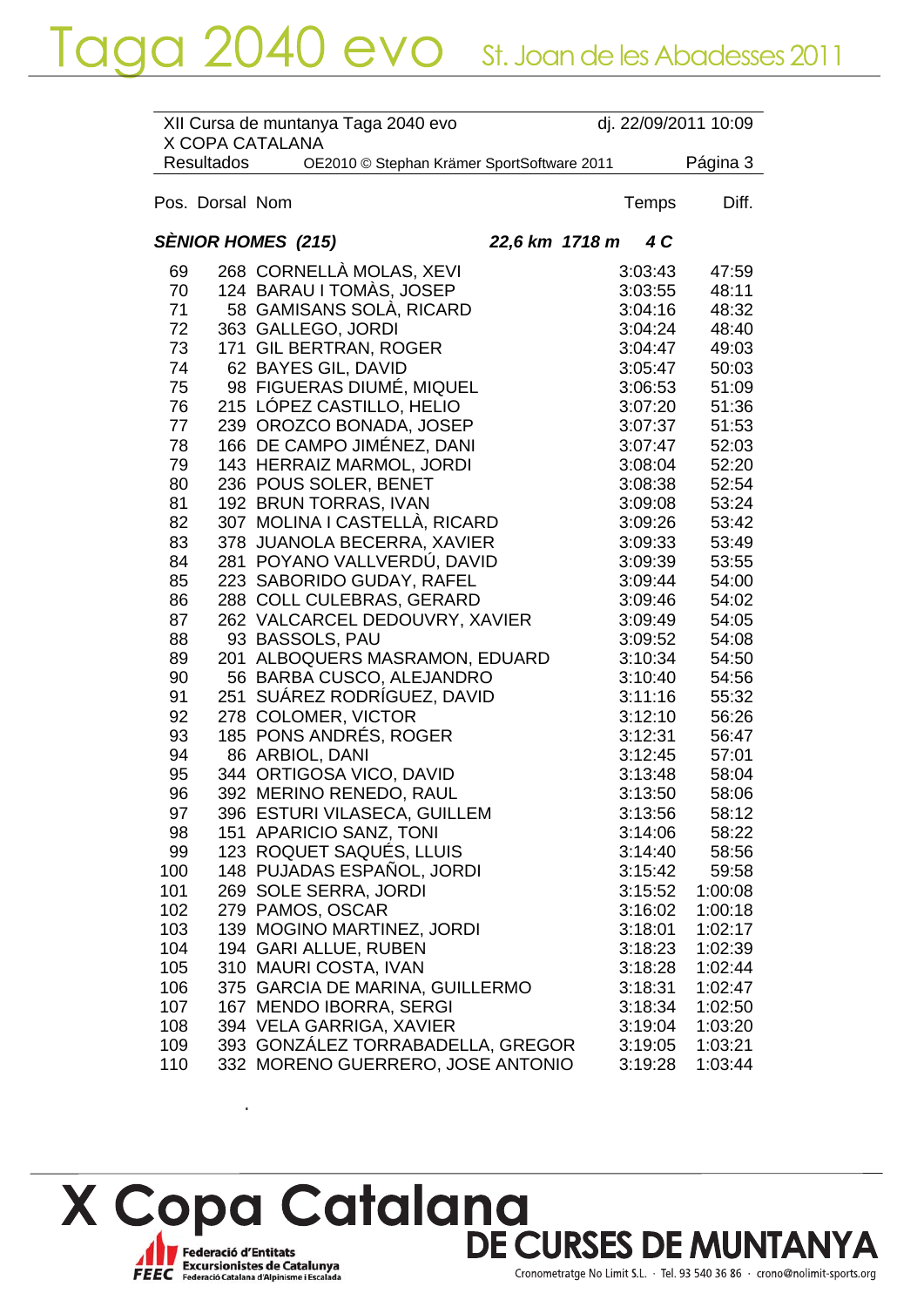|     |                   | XII Cursa de muntanya Taga 2040 evo<br>X COPA CATALANA | dj. 22/09/2011 10:09 |          |
|-----|-------------------|--------------------------------------------------------|----------------------|----------|
|     | <b>Resultados</b> | OE2010 © Stephan Krämer SportSoftware 2011             |                      | Página 4 |
|     | Pos. Dorsal Nom   |                                                        | Temps                | Diff.    |
|     |                   | <b>SÈNIOR HOMES (215)</b><br>22,6 km 1718 m            | 4 C                  |          |
| 111 |                   | 303 ILLAMOLA RIERA, ALBERT                             | 3:20:17              | 1:04:33  |
| 112 |                   | 160 DIAZ GOMEZ, SANTI                                  | 3:20:29              | 1:04:45  |
| 113 |                   | 275 ROVIRA PAGO, XAVIER                                | 3:20:34              | 1:04:50  |
| 114 |                   | 222 DIAZ VILANOVA, EDUARD                              | 3:20:43              | 1:04:59  |
| 115 |                   | 132 BARRIGA MARTIN, GUILLERMO                          | 3:20:48              | 1:05:04  |
| 116 |                   | 101 BOY MAS, JORDI                                     | 3:20:55              | 1:05:11  |
| 117 |                   | 379 CASADELLÀ GARDELLA, JORDI                          | 3:21:05              | 1:05:21  |
| 118 |                   | 208 CANALS COMAS, ALEX                                 | 3:21:11              | 1:05:27  |
| 119 |                   | 316 BALLBONA PUIG, TON                                 | 3:21:19              | 1:05:35  |
| 120 |                   | 328 DOMINGO, DANI                                      | 3:21:39              | 1:05:55  |
| 121 |                   | 61 BARCELÓ CARRIÓ, JOAN                                | 3:21:43              | 1:05:59  |
| 122 |                   | 232 NONÓ ORTEGA, EDUARD                                | 3:21:51              | 1:06:07  |
| 123 |                   | 172 ROVIRA VIDAL, EDUARD                               | 3:22:27              | 1:06:43  |
| 124 |                   | 424 MARTÍNEZ MIGUEZ, TONI                              | 3:22:30              | 1:06:46  |
| 125 |                   | 402 DOMENECH MARTINEZ, XAVIER                          | 3:23:09              | 1:07:25  |
| 126 |                   | 354 MORENO SUCARRATS, ANGEL                            | 3:24:19              | 1:08:35  |
| 127 |                   | 358 AULINES JUNCA, ROGER                               | 3:24:31              | 1:08:47  |
| 128 |                   | 115 NAVARRE LIZANDRA, DANIEL                           | 3:24:35              | 1:08:51  |
| 129 |                   | 188 SERRANO BERNAT, XAVIER                             | 3:25:19              | 1:09:35  |
| 130 |                   | 260 PAREJA GÓMEZ, JOSEP                                | 3:25:35              | 1:09:51  |
| 131 |                   | 266 CAMPRUBÍ I CASAS, ENRIC                            | 3:26:49              | 1:11:05  |
| 132 |                   | 168 PUIG COLLDERRAM, POL                               | 3:27:00              | 1:11:16  |
| 133 |                   | 387 COSTA SUBIRA, RICARD                               | 3:27:09              | 1:11:25  |
| 134 |                   | 302 BERNAT MELERO, JORDI                               | 3:27:21              | 1:11:37  |
| 135 |                   | 154 CANELA SERRANO, ALFONS                             | 3:29:05              | 1:13:21  |
| 136 |                   | 146 PUJADES ESPAÑOL, JOSEP                             | 3:29:07              | 1:13:23  |
| 137 |                   | 248 BAUTISTA AGUDO, ANGEL                              | 3:29:16              | 1:13:32  |
| 138 |                   | 291 SANCHEZ RAMOS, RUBEN                               | 3:29:20              | 1:13:36  |
| 139 |                   | 408 SAEZ COLL, XAVIER                                  | 3:29:37              | 1:13:53  |
| 140 |                   | 136 RODRIGUEZ RUIZ, JOSEP MANEL                        | 3:29:39              | 1:13:55  |
| 141 |                   | 158 BACHS GUTIERREZ, RUBEN                             | 3:29:50              | 1:14:06  |
| 142 |                   | 130 PRIETO GARCIA, JOSE ANTONIO                        | 3:29:56              | 1:14:12  |
| 142 |                   | 319 MASSANA VIDAL, ALEX                                | 3:29:56              | 1:14:12  |
| 144 |                   | 178 GIL MARTINEZ, JORDI                                | 3:30:01              | 1:14:17  |
| 145 |                   | 341 BELTRAN I VILADOMAT, XAVIER                        | 3:30:14              | 1:14:30  |
| 146 |                   | 216 AREVALO, RAIMON                                    | 3:30:59              | 1:15:15  |
| 147 |                   | 381 FAJULA ROVIRA, JORDI                               | 3:31:02              | 1:15:18  |
| 148 |                   | 382 BROS SABRIA, ALBERT                                | 3:31:31              | 1:15:47  |
| 149 |                   | 117 LEMINANA LECHA, DAVID                              | 3:31:48              | 1:16:04  |
| 150 |                   | 413 CLARENA RIERA, VICENÇ                              | 3:31:53              | 1:16:09  |
| 151 |                   | 241 OLIVERA VALLMAÑA, JAVIER                           | 3:32:01              | 1:16:17  |
| 152 |                   | 96 TAYLOR, MARTIN                                      | 3:32:17              | 1:16:33  |

X Copa Catalana<br>DE CURSES DE MUNTANYA Federació d'Entitats<br>FEEC Federació Catalana d'Alpinisme i Escalada

 $\overline{a}$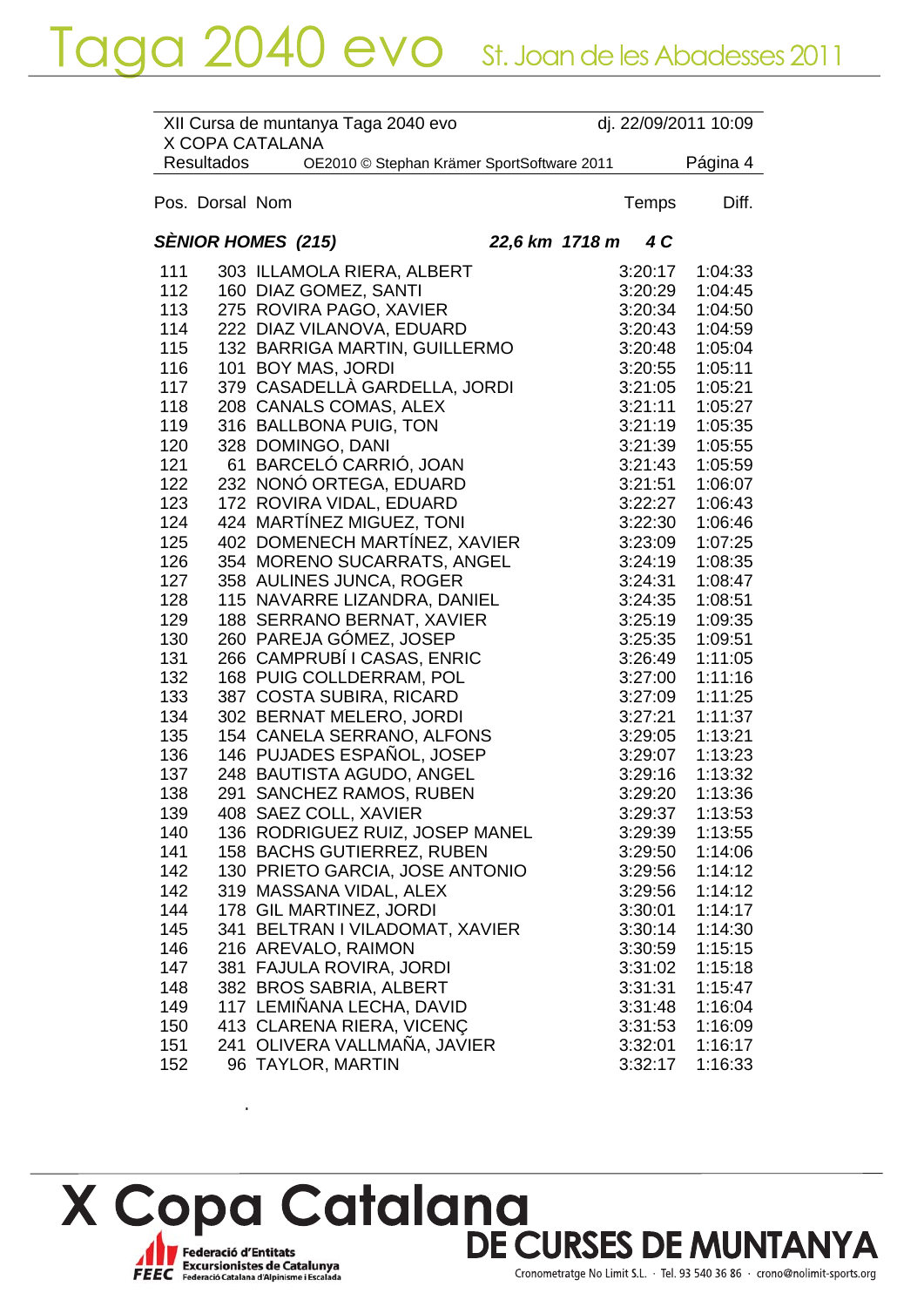|     |                   | XII Cursa de muntanya Taga 2040 evo<br>X COPA CATALANA |  |         | dj. 22/09/2011 10:09 |
|-----|-------------------|--------------------------------------------------------|--|---------|----------------------|
|     | <b>Resultados</b> | OE2010 © Stephan Krämer SportSoftware 2011             |  |         | Página 5             |
|     | Pos. Dorsal Nom   |                                                        |  | Temps   | Diff.                |
|     |                   | <b>SENIOR HOMES (215)</b><br>22,6 km 1718 m            |  | 4 C     |                      |
| 153 |                   | 326 MONTERO RIBERA, ABEL                               |  | 3:32:39 | 1:16:55              |
| 154 |                   | 225 SANCHEZ FONTCUBERTA, RAMON                         |  | 3:32:55 | 1:17:11              |
| 155 |                   | 388 DIUMÉ I FELIP, XAVIER                              |  | 3:32:57 | 1:17:13              |
| 156 |                   | 119 SERRAT BERTRAN, JESUS                              |  | 3:33:08 | 1:17:24              |
| 157 |                   | 377 GONZALEZ CAMPOS, SERGIO                            |  | 3:33:30 | 1:17:46              |
| 158 |                   | 301 SALVANS BLANC, CHRISTIAN                           |  | 3:33:48 | 1:18:04              |
| 159 |                   | 293 BARQUERO PROUS, MARCOS                             |  | 3:35:19 | 1:19:35              |
| 160 |                   | 71 GAITX ARAGONÉS, XAVIER                              |  | 3:35:29 | 1:19:45              |
| 161 |                   | 176 HUESCA ROMERO, MIGUEL                              |  | 3:35:47 | 1:20:03              |
| 162 |                   | 76 MARTÍ ESTEVE, GERARD                                |  | 3:36:27 | 1:20:43              |
| 163 |                   | 224 PUENTE ZURITA, OSCAR                               |  | 3:36:39 | 1:20:55              |
| 164 |                   | 111 LANCHAS, ABEL                                      |  | 3:36:42 | 1:20:58              |
| 165 |                   | 372 CURTO SANCHEZ, ISMAEL                              |  | 3:38:22 | 1:22:38              |
| 166 |                   | 265 MASO ESTANYOL, KIM                                 |  | 3:38:41 | 1:22:57              |
| 167 |                   | 397 CHICO ROCA, LLUÍS                                  |  | 3:40:05 | 1:24:21              |
| 168 |                   | 270 PÉREZ MURILLO, ISRAEL                              |  | 3:40:24 | 1:24:40              |
| 169 |                   | 399 PRATS GOL, MIQUEL                                  |  | 3:41:12 | 1:25:28              |
| 170 |                   | 351 RODA TARRAGONA, JOAN                               |  | 3:42:49 | 1:27:05              |
| 171 |                   | 315 BRUCH CRESPIERA, ROMÀ                              |  | 3:42:52 | 1:27:08              |
| 172 |                   | 85 HERRERA PLANA, MARC                                 |  | 3:43:13 | 1:27:29              |
| 173 | 121               | <b>MIRALLES ROIG, ENRIC</b>                            |  | 3:43:56 | 1:28:12              |
| 174 |                   | 122 DÍEZ GARCÍA, CÉSAR                                 |  | 3:43:57 | 1:28:13              |
| 175 |                   | 271 CAMARILLAS OLMO, MARC                              |  | 3:44:54 | 1:29:10              |
| 176 |                   | 383 VILELLA I BARBA, NÉSTOR                            |  | 3:45:39 | 1:29:55              |
| 177 |                   | 256 BARCELÓ NOGUER, FRANCESC                           |  | 3:46:02 | 1:30:18              |
| 178 |                   | 186 CAPARROS DIAZ, IVAN                                |  | 3:46:34 | 1:30:50              |
| 179 |                   | 156 GRACIA ARIZ, SERGIO                                |  | 3:46:42 | 1:30:58              |
| 180 |                   | 82 SARROCA MESTRES, JORDI                              |  | 3:46:58 | 1:31:14              |
| 181 |                   | 313 ARECHA ALONSO, FRANCISCO                           |  | 3:47:14 | 1:31:30              |
| 182 |                   | 135 AGUT EXPOSITO, ORIOL                               |  | 3:47:53 | 1:32:09              |
| 183 |                   | 297 CORNEJO ORRIOLS, XAVIER                            |  | 3:48:43 | 1:32:59              |
| 184 |                   | 110 SELLENT CIRERA, ORIOL                              |  | 3:48:57 | 1:33:13              |
| 185 |                   | 250 PRAT OBRADOR, XAVIER                               |  | 3:49:06 | 1:33:22              |
| 186 |                   | 164 ROVIRA PADROL, JORDI                               |  | 3:50:27 | 1:34:43              |
| 187 |                   | 113 TREJO MARTINEZ, JOSE                               |  | 3:51:24 | 1:35:40              |
| 188 |                   | 112 ALCALDE VILLACAMPA, XAVI                           |  | 3:51:29 | 1:35:45              |
| 189 |                   | 141 FERNANDEZ ALIAGA, CRISTOBAL                        |  | 3:52:42 | 1:36:58              |
| 190 |                   | 292 AYALA CARBONELL, PEDRO                             |  | 3:52:46 | 1:37:02              |
| 191 |                   | 333 PRIETO RODRIGUEZ, TONI                             |  | 3:55:23 | 1:39:39              |
| 192 |                   | 134 PUIG GARCIA, ORIOL                                 |  | 3:55:26 | 1:39:42              |
| 193 |                   | 264 PUJOL SOLER, MIQUEL                                |  | 3:57:41 | 1:41:57              |
| 194 |                   | 89 VEHILS VARO, ALBERT                                 |  | 3:58:41 | 1:42:57              |

X Copa Catalana<br>DE CURSES DE MUNTANYA Federació d'Entitats<br>FEEC Federació Catalana d'Alpinisme i Escalada

 $\overline{a}$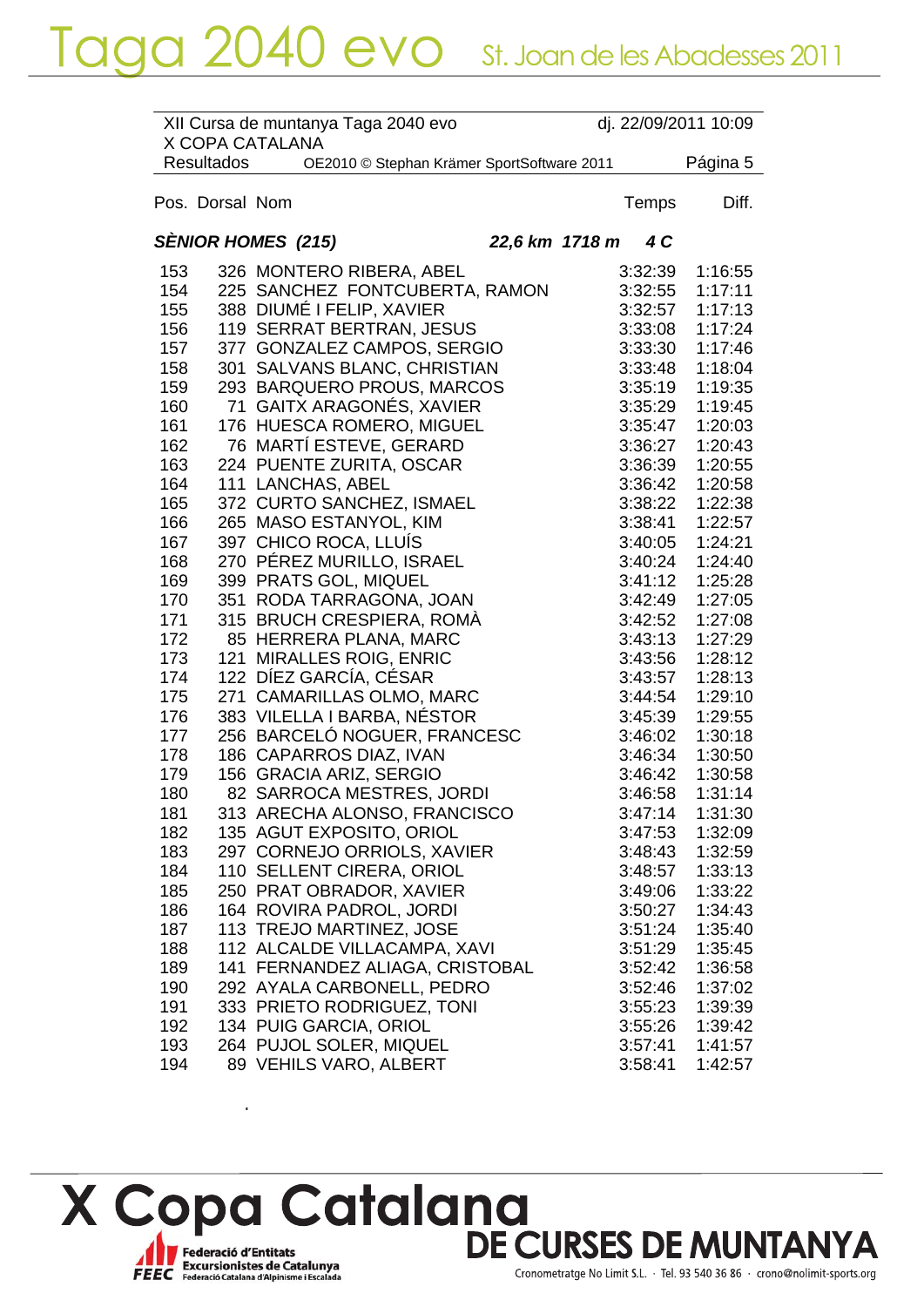|     |                   | X COPA CATALANA           | XII Cursa de muntanya Taga 2040 evo        |                |          | dj. 22/09/2011 10:09 |
|-----|-------------------|---------------------------|--------------------------------------------|----------------|----------|----------------------|
|     | <b>Resultados</b> |                           | OE2010 © Stephan Krämer SportSoftware 2011 |                |          | Página 6             |
|     |                   |                           |                                            |                |          |                      |
|     | Pos. Dorsal Nom   |                           |                                            |                | Temps    | Diff.                |
|     |                   |                           |                                            |                |          |                      |
|     |                   | <b>SÈNIOR HOMES (215)</b> |                                            | 22,6 km 1718 m | 4 C      |                      |
| 195 |                   |                           | 161 ROSALES JIMENEZ, MANUEL                |                | 3:58:45  | 1:43:01              |
| 196 |                   |                           | 227 ROVIRA SOLER, JORDI                    |                | 4:00:08  | 1:44:24              |
| 197 |                   |                           | 198 SANCHEZ LLORET, RAUL                   |                | 4:02:50  | 1:47:06              |
| 198 |                   |                           | 199 OLIVARES FERREIRO, DAVID               |                | 4:02:52  | 1:47:08              |
| 199 |                   |                           | 138 ROSELL MATA, JORDI                     |                | 4:06:24  | 1:50:40              |
| 200 |                   |                           | 120 GARCIA GARCIA, SAMUEL                  |                | 4:07:52  | 1:52:08              |
| 201 |                   |                           | 267 CAMARILLAS OLMO, XAVIER                |                | 4:08:14  | 1:52:30              |
| 202 |                   |                           | 362 VILAR MOLINS, FRANCESC                 |                | 4:16:59  | 2:01:15              |
| 203 |                   |                           | 320 MUIXAC ROIG, EDUARD                    |                | 4:17:00  | 2:01:16              |
| 204 |                   |                           | 242 BAIX SUREDA, JORDI                     |                | 4:23:17  | 2:07:33              |
| 205 |                   |                           | 140 TORRALBA CAMPOS, RAFAEL                |                | 4:28:04  | 2:12:20              |
|     |                   |                           | 235 PEREZ FERNANDEZ, ALEX                  |                | Desc.    |                      |
|     |                   |                           | 73 GARCIA PACHECO, JORDI                   |                | Desc.    |                      |
|     |                   |                           | 240 BONVILÀ RODRIGUEZ, JORDI               |                | Abandona |                      |
|     |                   |                           | 244 BADIA PICART, VICTOR                   |                | Abandona |                      |
|     |                   |                           | 97 MORERA MUÑOZ, DANIEL                    |                | Abandona |                      |
|     |                   |                           | 137 SERRA CROSAS, JOSEP                    |                | Abandona |                      |
|     |                   |                           | 390 PUXEU PALOMERAS, XAVIER                |                | Abandona |                      |
|     |                   |                           | 391 MULERO LOPEZ, FRANCESC                 |                | Abandona |                      |
|     |                   |                           | 252 BARCELÓ SAENZ DE MANJARR, NACH         |                | Abandona |                      |
|     |                   |                           | 343 MORUECO TORRECILLAS, JAVIER            |                | Abandona |                      |
|     |                   |                           |                                            |                |          |                      |
|     | $\mathbf{z}$      |                           |                                            |                |          |                      |

**VETERÀ DONES (7) 22,6 km 1718 m 4 C**

|   | 32 MOLA GIBERT, REGINA ANNA    | 3:01:28 | 0:00    |
|---|--------------------------------|---------|---------|
| 2 | 27 MORCILLO LÓPEZ, DOLORS      | 3:21:41 | 20:13   |
| 3 | 43 FOLCH CASTELL, DOLORS       | 3:31:25 | 29:57   |
| 4 | 31 FARRIOL RAFEL, TERESA       | 3:48:09 | 46:41   |
| 5 | 44 VALIENTE PORTA, CRISTINA    | 3:53:20 | 51:52   |
| 6 | 25 RIOS TRIGUERO, MARIA PILAR  | 4:06:33 | 1:05:05 |
| 7 | 37 MASANAS PERAFERRER, MARIONA | 4:12:33 | 1:11:05 |
|   |                                |         |         |

 $\bar{\mathbf{r}}$ 

**VETERÀ HOMES (91) 22,6 km 1718 m 4 C**

| 1 | 306 BARRANCOS SOLERA, JORDI | 2:32:38 | 0:00  |
|---|-----------------------------|---------|-------|
| 2 | 14 PONT TORNÉ, FRANCESC     | 2:42:24 | 9:46  |
| 3 | 50 GARCIA GIL, XEVI         | 2:44:39 | 12:01 |
| 4 | 11 LABRADOR LUNA, JOSE      | 2:45:22 | 12:44 |
| 5 | 52 SECALL ROCA, BIEL        | 2:46:07 | 13:29 |
| 6 | 212 MACIAS GONZALEZ, CARLOS | 2:47:52 | 15:14 |
| 7 | 20 SANCHEZ VICENTE, XAVIER  | 2:51:09 | 18:31 |
| 8 | 243 MUNTANE, ORIOL          | 2:51:57 | 19:19 |
|   |                             |         |       |

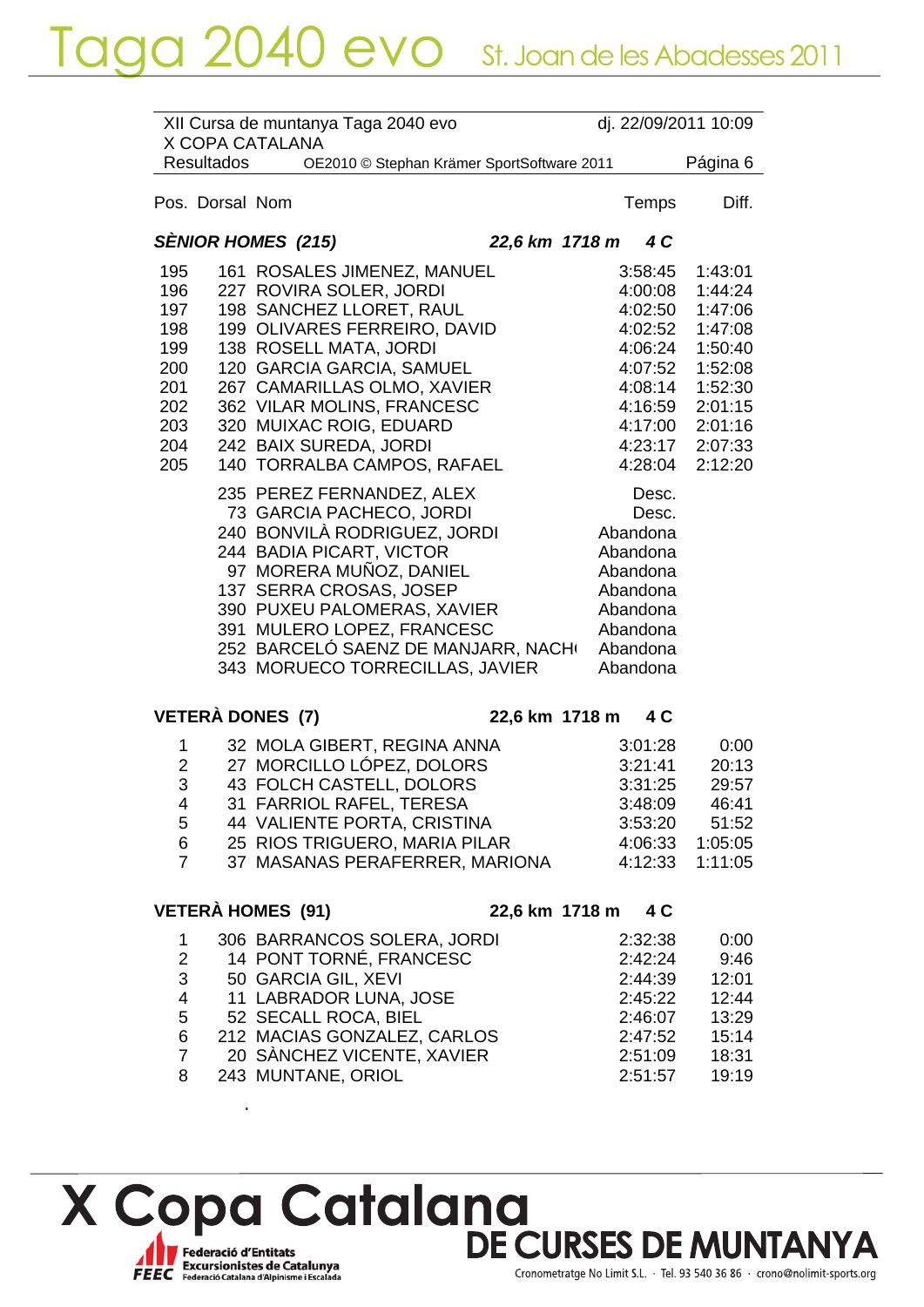| X COPA CATALANA<br><b>Resultados</b><br>OE2010 © Stephan Krämer SportSoftware 2011<br>Pos. Dorsal Nom<br>Temps | Página 7<br>Diff.<br>20:36 |
|----------------------------------------------------------------------------------------------------------------|----------------------------|
|                                                                                                                |                            |
|                                                                                                                |                            |
| VETERÀ HOMES (91)<br>22,6 km 1718 m<br>4 C                                                                     |                            |
| 238 ROCA, JOAN<br>2:53:14<br>9                                                                                 |                            |
| 294 PINADELL BOSCH, ALBERT<br>10<br>2:55:15                                                                    | 22:37                      |
| 230 DAM CASAS, ERNEST<br>11<br>2:55:57                                                                         | 23:19                      |
| 12<br>162 VERDAGUER I ARROYO, ANGEL<br>2:56:07                                                                 | 23:29                      |
| 13<br>280 IZQUIERDO GUIX, LLUIS<br>2:57:14                                                                     | 24:36                      |
| 14<br>296 BELTRAN SOLDEVILA, TONI<br>2:57:56                                                                   | 25:18                      |
| 384 MARTINEZ LOPEZ, MIGUEL<br>15<br>2:57:58                                                                    | 25:20                      |
| 72 GALLARDO CASALS, TONI<br>16<br>2:58:37                                                                      | 25:59                      |
| 17<br>274 MORA SANGLAS, BERNAT<br>2:59:24                                                                      | 26:46                      |
| 249 SEGURA ROMÁN, DANIEL<br>18<br>3:02:15                                                                      | 29:37                      |
| 19<br>OLIVA CUSCULLOLA, JOSEP<br>51<br>3:04:15                                                                 | 31:37                      |
| 133 CASALS BARTÉS, RAIMON<br>20<br>3:04:32                                                                     | 31:54                      |
| 321 SANTACANA FABRE, TON<br>21<br>3:05:06                                                                      | 32:28                      |
| 22<br>337 MARTINEZ GONZÁLEZ, KIKO<br>3:07:21                                                                   | 34:43                      |
| 23<br>193 ACEDO HIDALGO, GREGORIO<br>3:07:26                                                                   | 34:48                      |
| 24<br>203 PARRA MORA, ANTONIO<br>3:10:24                                                                       | 37:46                      |
| 347 PÉREZ MONFORT, ALBERT<br>25<br>3:10:29                                                                     | 37:51                      |
| 26<br>195 VALDERRAMA LEON, VICTOR<br>3:10:49                                                                   | 38:11                      |
| 27<br>317 SALESA MIRABET, CARLES<br>3:10:50                                                                    | 38:12                      |
| 300 TORRENT FRANQUESA, JORDI<br>28<br>3:13:42                                                                  | 41:04                      |
| 55 SANABRA RAMOS, JOSEP<br>29<br>3:13:44                                                                       | 41:06                      |
| 30<br>68 DURAN QUILEZ, OSCAR<br>3:15:13                                                                        | 42:35                      |
| 31<br>144 RODRIGUEZ GONZALEZ, LLUIS<br>3:18:34                                                                 | 45:56                      |
| 32<br>359 BUESO RAMIREZ, GERMAN<br>3:19:11                                                                     | 46:33                      |
| 367 MAÑOSA MARGARIT, DANI<br>33<br>3:19:15                                                                     | 46:37                      |
| 34<br>286 LLAMAS BOZA, JOAQUIM<br>3:19:19                                                                      | 46:41                      |
| 35<br>346 FERRON ACON, JOSEP MARIA<br>3:19:43                                                                  | 47:05                      |
| 36<br>338 ROCA CLUSELLAS, MARTI<br>3:19:45                                                                     | 47:07                      |
| 364 SANCHEZ PEREZ, XAVIER<br>3:20:23<br>37                                                                     | 47:45                      |
| 196 CARRILLO FERRE, CARLES<br>38<br>3:20:31                                                                    | 47:53                      |
| 237 ALONSO PADILLA, ESTEBAN<br>39<br>3:21:18                                                                   | 48:40                      |
| 59 PALET PUIG, JORDI<br>40<br>3:21:34                                                                          | 48:56                      |
| 423 PERE ALONSO, KIKE<br>41<br>3:22:23                                                                         | 49:45                      |
| 42<br>209 JORDA RIERA, CARLES<br>3:22:25                                                                       | 49:47                      |
| 43<br>218 PLA BAYOT, SANTI<br>3:22:38                                                                          | 50:00                      |
| 44<br>355 MORENO SUCARRATS, CESC<br>3:22:41                                                                    | 50:03                      |
| 213 CASTANE SALES, XAVIER<br>45<br>3:23:25                                                                     | 50:47                      |
| 70 FERNÁNDEZ FERNÁNDEZ, JOAN RAMC<br>46<br>3:23:58                                                             | 51:20                      |
| 47<br>128 PASCUAL REIXACH, XAVIER<br>3:24:12                                                                   | 51:34                      |
| 48<br>220 GALCERAN TROYA, FERRAN<br>3:24:14                                                                    | 51:36                      |
| 49<br>339 UBACH TORRAS, IGNASI<br>3:24:24                                                                      | 51:46                      |
| 50<br>142 GIL MAS, CARLES<br>3:25:05                                                                           | 52:27                      |

X Copa Catalana<br>DE CURSES DE MUNTANYA Federació d'Entitats<br>FEEC Federació Catalana d'Alpinisme i Escalada

 $\ddot{\phantom{a}}$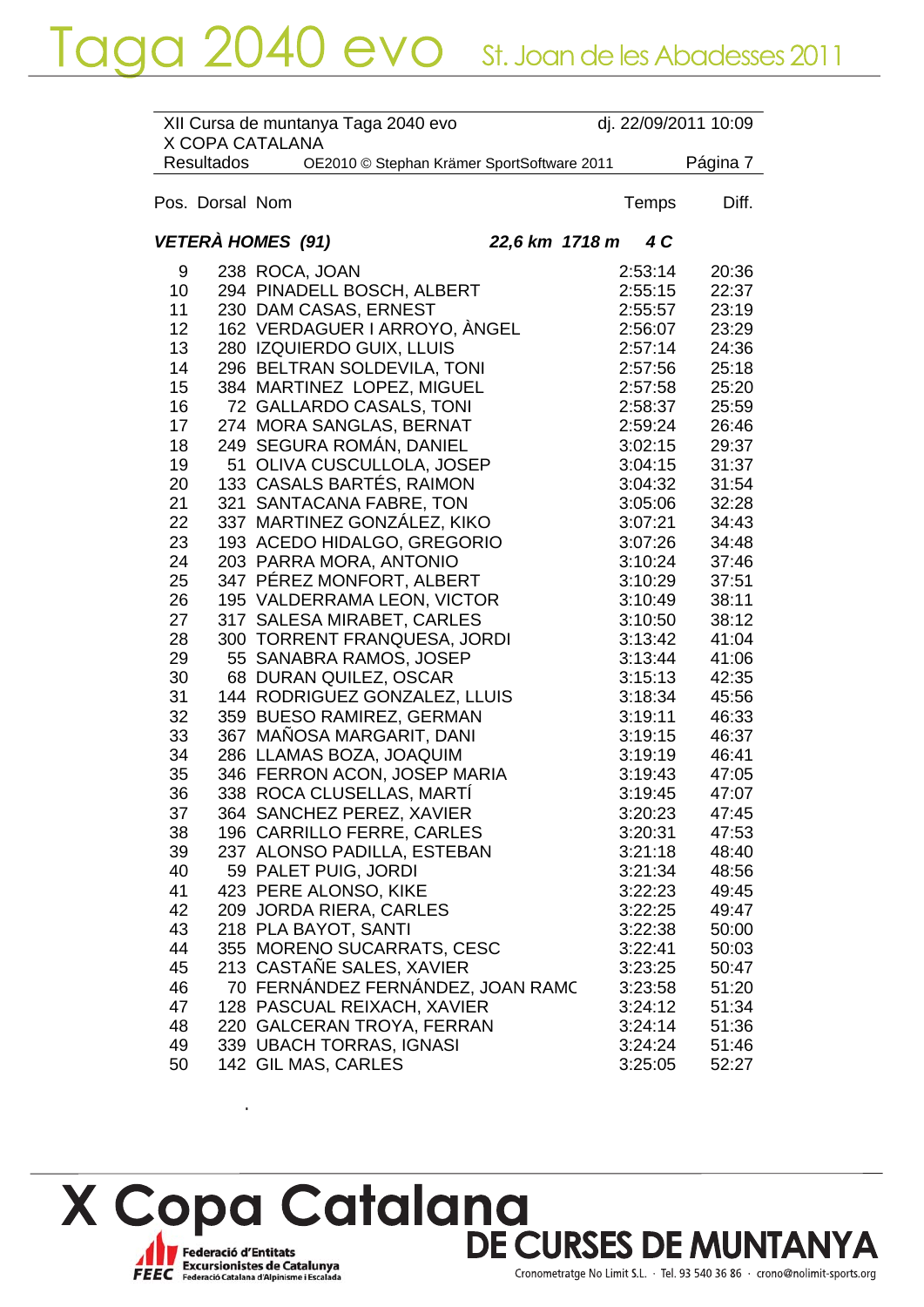|          |                   | XII Cursa de muntanya Taga 2040 evo<br>X COPA CATALANA |                    | dj. 22/09/2011 10:09 |
|----------|-------------------|--------------------------------------------------------|--------------------|----------------------|
|          | <b>Resultados</b> | OE2010 © Stephan Krämer SportSoftware 2011             |                    | Página 8             |
|          | Pos. Dorsal Nom   |                                                        | Temps              | Diff.                |
|          |                   | VETERÀ HOMES (91)<br>22,6 km 1718 m                    | 4 C                |                      |
| 51<br>52 |                   | 75 GIL MAS, JOAN<br>57 BUQUERAS PÀMIES, ANTONIO        | 3:25:06<br>3:27:54 | 52:28<br>55:16       |
| 53       |                   | 104 SOLÉ VILAREGUT, RAMON                              | 3:28:05            | 55:27                |
| 54       |                   | 125 VILARASAU ALSINA, BERNAT                           | 3:28:06            | 55:28                |
| 55       |                   | 149 PERNIA FRESNEDA, LUIS                              | 3:28:52            | 56:14                |
|          |                   |                                                        |                    |                      |
| 56       |                   | 386 GASULL CONESA, XAVIER                              | 3:29:16            | 56:38                |
| 57       |                   | 147 MONELLS BARTRINA, LLUIS                            | 3:29:24            | 56:46                |
| 58       |                   | 91 BARTI ROTA, DAVID                                   | 3:29:32            | 56:54                |
| 59       |                   | 126 SERRAHIMA I ARTIGA, DAVID                          | 3:29:43            | 57:05                |
| 60       |                   | 67 DEMUNTS SEGOVIA, JOSEP                              | 3:30:25            | 57:47                |
| 61       |                   | 426 RAMIREZ PÉREZ, ANTONIO                             | 3:33:40            | 1:01:02              |
| 62       |                   | 311 CAMPS XICART, FRANCESC                             | 3:35:08            | 1:02:30              |
| 63       |                   | 231 MENDOZA CARO, ANTONIO                              | 3:35:24            | 1:02:46              |
| 64       |                   | 152 MARTI ROS, MARC                                    | 3:37:12            | 1:04:34              |
| 65       |                   | 365 TORRES TARRES, JORDI                               | 3:38:45            | 1:06:07              |
| 66       |                   | 114 LOPEZ AGUILERA, PEDRO                              | 3:39:45            | 1:07:07              |
| 67       |                   | 145 CORONA VALDIVIESO, ANTONI                          | 3:39:57            | 1:07:19              |
| 68       |                   | 200 VILANOVA POUS, XAVIER                              | 3:40:50            | 1:08:12              |
| 69       |                   | 325 LORAN GILI, ALBERT                                 | 3:45:39            | 1:13:01              |
| 70       |                   | 202 XARGAYÓ BASSETS, CARLES                            | 3:47:04            | 1:14:26              |
| 71       |                   | 204 MORCILLO MORENO, JORGE                             | 3:47:17            | 1:14:39              |
| 72       | 211               | SARROCA MESTRES, XAVIER                                | 3:51:10            | 1:18:32              |
| 73       |                   | 255 PALLAROLS HORTAL, LLUIS                            | 3:52:10            | 1:19:32              |
| 74       |                   | 285 LLAMAS BOZA, TONI                                  | 3:54:25            | 1:21:47              |
| 75       |                   | 352 SANTIAGO I RODRIGUEZ, GABRIEL                      | 3:55:03            | 1:22:25              |
| 76       |                   | 108 MACIÀ MARTÍ, MANEL                                 | 3:56:41            | 1:24:03              |
| 77       |                   | 258 SERRANO PLANAS, RICARD                             | 3:56:54            | 1:24:16              |
| 78       |                   | 100 PLANA MONTSERRAT, JORDI                            | 4:00:04            | 1:27:26              |
| 79       |                   | 403 CORTINA SUBIRANA, RAMON                            | 4:01:56            | 1:29:18              |
| 80       |                   | 312 CASAMAJÓ CANALS, ARTÍ                              | 4:03:44            | 1:31:06              |
| 81       |                   | 327 AYMAMÍ NUESTRASEÑORA, JOSEP MA                     | 4:05:42            | 1:33:04              |
| 82       |                   | 330 ROVIRA I PEREZ, SERGI                              | 4:05:43            | 1:33:05              |
| 83       |                   | 389 ARENY FRANCO, VALENTÍ                              | 4:12:36            | 1:39:58              |
| 84       |                   | 219 CAMACHO HERRERO, JUANJO                            | 4:17:24            | 1:44:46              |
| 85       |                   | 107 NIELL TEIXIDOR, TONI                               | 4:18:15            | 1:45:37              |
| 86       |                   | 170 MARTINEZ BARRABES, JOSEP MANEL                     | 4:23:41            | 1:51:03              |
| 87       |                   | 299 TORRENT FRANQUESA, ANGEL                           | 4:27:51            | 1:55:13              |
|          |                   |                                                        |                    |                      |
|          |                   | 118 CARNICER GONZÁLEZ, ARTUR                           | Abandona           |                      |
|          |                   | 106 CARBÓ I SERRA, ALBERT                              | Abandona           |                      |
|          |                   | 66 CUELLO ORELLANA, MIGUEL                             | Abandona           |                      |
|          |                   | 411 SUST, PAU                                          | Abandona           |                      |



 $\ddot{\phantom{a}}$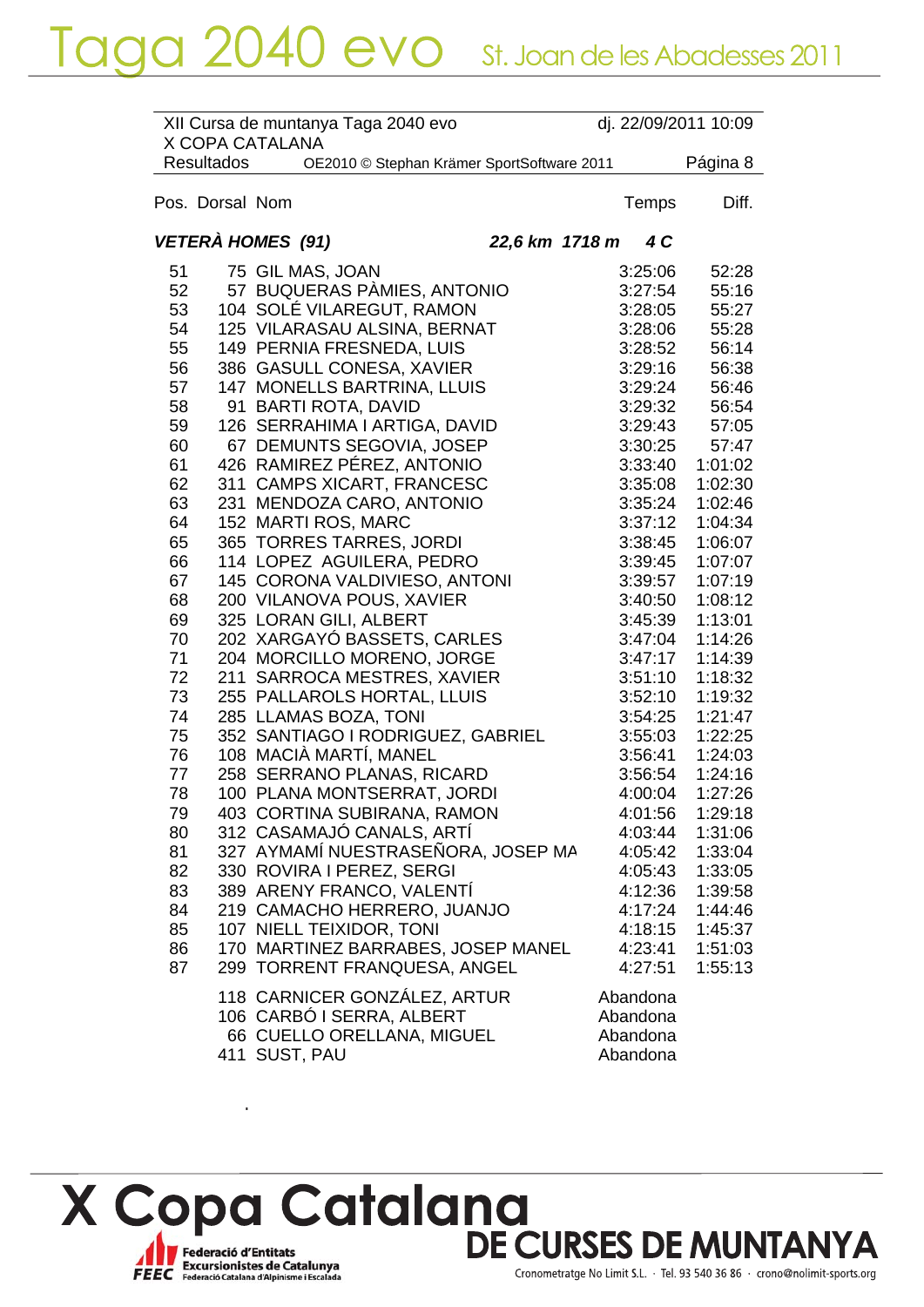|                                                                                                                     |                   | XII Cursa de muntanya Taga 2040 evo<br>X COPA CATALANA                                                                                                                                                                                                                                                                                                                                                                                                                                                                          |                |                                                                                                                                                                                         | dj. 22/09/2011 10:09                                                                                                                                            |
|---------------------------------------------------------------------------------------------------------------------|-------------------|---------------------------------------------------------------------------------------------------------------------------------------------------------------------------------------------------------------------------------------------------------------------------------------------------------------------------------------------------------------------------------------------------------------------------------------------------------------------------------------------------------------------------------|----------------|-----------------------------------------------------------------------------------------------------------------------------------------------------------------------------------------|-----------------------------------------------------------------------------------------------------------------------------------------------------------------|
|                                                                                                                     | <b>Resultados</b> | OE2010 © Stephan Krämer SportSoftware 2011                                                                                                                                                                                                                                                                                                                                                                                                                                                                                      |                |                                                                                                                                                                                         | Página 9                                                                                                                                                        |
|                                                                                                                     | Pos. Dorsal Nom   |                                                                                                                                                                                                                                                                                                                                                                                                                                                                                                                                 |                | Temps                                                                                                                                                                                   | Diff.                                                                                                                                                           |
|                                                                                                                     |                   | <b>MASTER DONES (2)</b>                                                                                                                                                                                                                                                                                                                                                                                                                                                                                                         | 22,6 km 1718 m | 4 C                                                                                                                                                                                     |                                                                                                                                                                 |
| 1.<br>$\overline{2}$                                                                                                |                   | 30 FORN MUNNÉ, TERESA<br>28 BIELSA CACERES, ISABEL                                                                                                                                                                                                                                                                                                                                                                                                                                                                              |                | 3:15:08<br>3:43:37                                                                                                                                                                      | 0:00<br>28:29                                                                                                                                                   |
|                                                                                                                     |                   | <b>MASTER HOMES (19)</b>                                                                                                                                                                                                                                                                                                                                                                                                                                                                                                        | 22,6 km 1718 m | 4 C                                                                                                                                                                                     |                                                                                                                                                                 |
| 1<br>$\overline{2}$<br>3<br>4<br>5<br>6<br>$\overline{7}$<br>8<br>9<br>10<br>11<br>12<br>13<br>14<br>15<br>16<br>17 |                   | 410 GARCIA MARTIN, RAFAEL<br>54 ORGUE BALCELLS, JAUME<br>322 JUNCA SOLA, JOSEP<br>314 ESQUIUS MIQUEL, RAMON<br>127 FRIGOLA REIG, JAUME<br>206 MONTOYA DOMINGUEZ, IGNACIO<br>246 PLUVINS DE FRUTOS, JOSEP M.<br>84 VICENTE ALEMANY, XAVIER<br>298 VILARO, LLUIS<br>150 ILLAMOLA VILALTA, ANGEL<br>318 REIXACHS ROVIRA, JORDI<br>409 LOPEZ MARTINEZ, CARLOS<br>360 ANTAÑÓN PENA, CELSO<br>261 TRASSERRA SERRALLONGA, PERE<br>157 RECASENS RIEMBAU, JOSEP Mº<br>295 MONTANER BELENGUER, JOSE LUIS<br>407 GONZÁLEZ PRIETO, EVARISTO |                | 2:50:11<br>2:57:21<br>2:57:31<br>3:00:06<br>3:07:25<br>3:09:46<br>3:24:15<br>3:35:27<br>3:39:17<br>3:46:14<br>3:51:00<br>3:52:13<br>4:07:52<br>4:10:56<br>4:12:32<br>4:22:53<br>4:28:45 | 0:00<br>7:10<br>7:20<br>9:55<br>17:14<br>19:35<br>34:04<br>45:16<br>49:06<br>56:03<br>1:00:49<br>1:02:02<br>1:17:41<br>1:20:45<br>1:22:21<br>1:32:42<br>1:38:34 |
| nc                                                                                                                  |                   | 53 MARTINEZ ANDUJAR, AMADOR<br>336 MONSALVE CARBONELL, LEONCIO                                                                                                                                                                                                                                                                                                                                                                                                                                                                  |                | Abandona<br>Abandona                                                                                                                                                                    |                                                                                                                                                                 |
|                                                                                                                     |                   | <b>SUB-23 DONES (1)</b>                                                                                                                                                                                                                                                                                                                                                                                                                                                                                                         | 22,6 km 1718 m | 4 C                                                                                                                                                                                     |                                                                                                                                                                 |
|                                                                                                                     |                   | 1 26 GARCIA FARRÉS, MARTA                                                                                                                                                                                                                                                                                                                                                                                                                                                                                                       |                | 2:55:29                                                                                                                                                                                 | 0:00                                                                                                                                                            |
|                                                                                                                     |                   | <b>SUB-23 HOMES (7)</b>                                                                                                                                                                                                                                                                                                                                                                                                                                                                                                         | 22,6 km 1718 m | 4 C                                                                                                                                                                                     |                                                                                                                                                                 |
| 1<br>$\overline{2}$<br>3<br>4<br>5<br>6                                                                             |                   | 217 CASADO MOMBLAN, ADÁN<br>19 BACARDIT TUDELA, NIL<br>421 MASSAGUER ROBER, JORDI<br>80 SABATA AMADO, FERRAN<br>191 CASANOVAS CHEVALIER, POL<br>368 CASALS SERRA, MARC<br>18 BORRÀS FORT, ELOI                                                                                                                                                                                                                                                                                                                                  |                | 2:30:08<br>2:42:19<br>2:53:12<br>3:01:20<br>3:11:06<br>3:22:34<br>Abandona                                                                                                              | 0:00<br>12:11<br>23:04<br>31:12<br>40:58<br>52:26                                                                                                               |



 $\overline{\phantom{a}}$